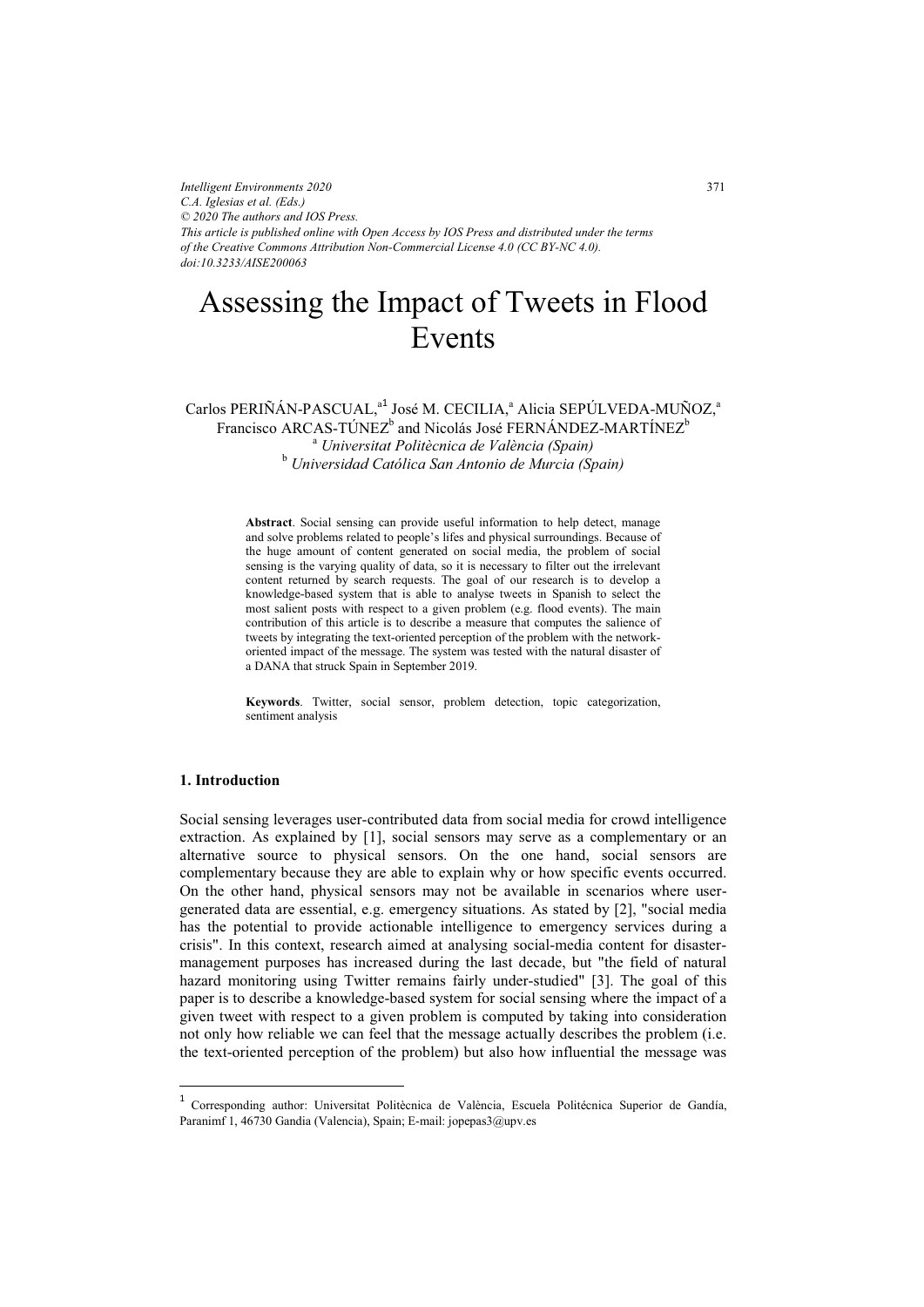to other users (i.e. the network-oriented impact of the message). The remainder of this article is organized as follows. Section 2 describes some works related to social sensors for the detection of flood events. Section 3 provides an account of the implementation of our model to detect micro-texts describing problems. Section 4 evaluates the research and, finally, Section 5 presents some conclusions.

## 2. Related Work

Heavy rainfall can lead to severe floods that can cause disruption of critical infrastructures and human activity. Physical sensors in the form of gauging devices can only measure the amount of precipitation or the height of floodwater but not the impact on people's lifes, so social sensors become a valuable source of information. Harnessing social media to create situational awareness among citizens, emergency responders and governmental agencies during natural disasters in general, and flood events in particular, has become a relevant research topic over the last few years, where most of these studies have focused on the processing of English micro-texts from a supervised approach.

Two main types of models have been used for detecting flood events in Twitter text data. On the one hand, tweets can be categorized by using machine-learning algorithms, e.g. Naïve Bayes [2,3] or logistic regression [4]. Moreover, [5] compared the performance of Decision Trees, Naïve Bayes, and Random Forests, and [6] compared Support Vector Machine (SVM), Naïve Bayes, and Random Forests; in both cases, Random Forests provided the best results. On the other hand, tweets can be categorized by using neural networks. For example, [7] used BERT (Bidirectional Encoder Representations from Transformers). [8] compared Convolutional Neural Networks with the SVM and Random Forests and demonstrated that results were similar in performance. However, a manual analysis of the errors revealed that neural networks were better at capturing semantic characteristics relevant for the task of detecting flood-related messages.

It should be noted that the performance of supervised classifiers, grounded on machine-learning or neural-network models, is limited by the size and coverage of the training dataset. Moreover, since any event of interest has its own characteristics, the model should be trained with a different dataset for every different emergency situation (e.g. earthquakes, floods or wildfires, among others), so that the performance of the system is not affected. This requirement conflicts with the development of a multidomain system like ours, which is intended to classify new micro-texts on the ground of dynamically created categories of social problems. For all of these reasons, our solution was aimed at dealing with flood-event detection from a knowledge-based approach.

#### 3. Methodology

#### 3.1. Collecting Data

Micro-texts are collected by scratching the content of Twitter feeds based on user-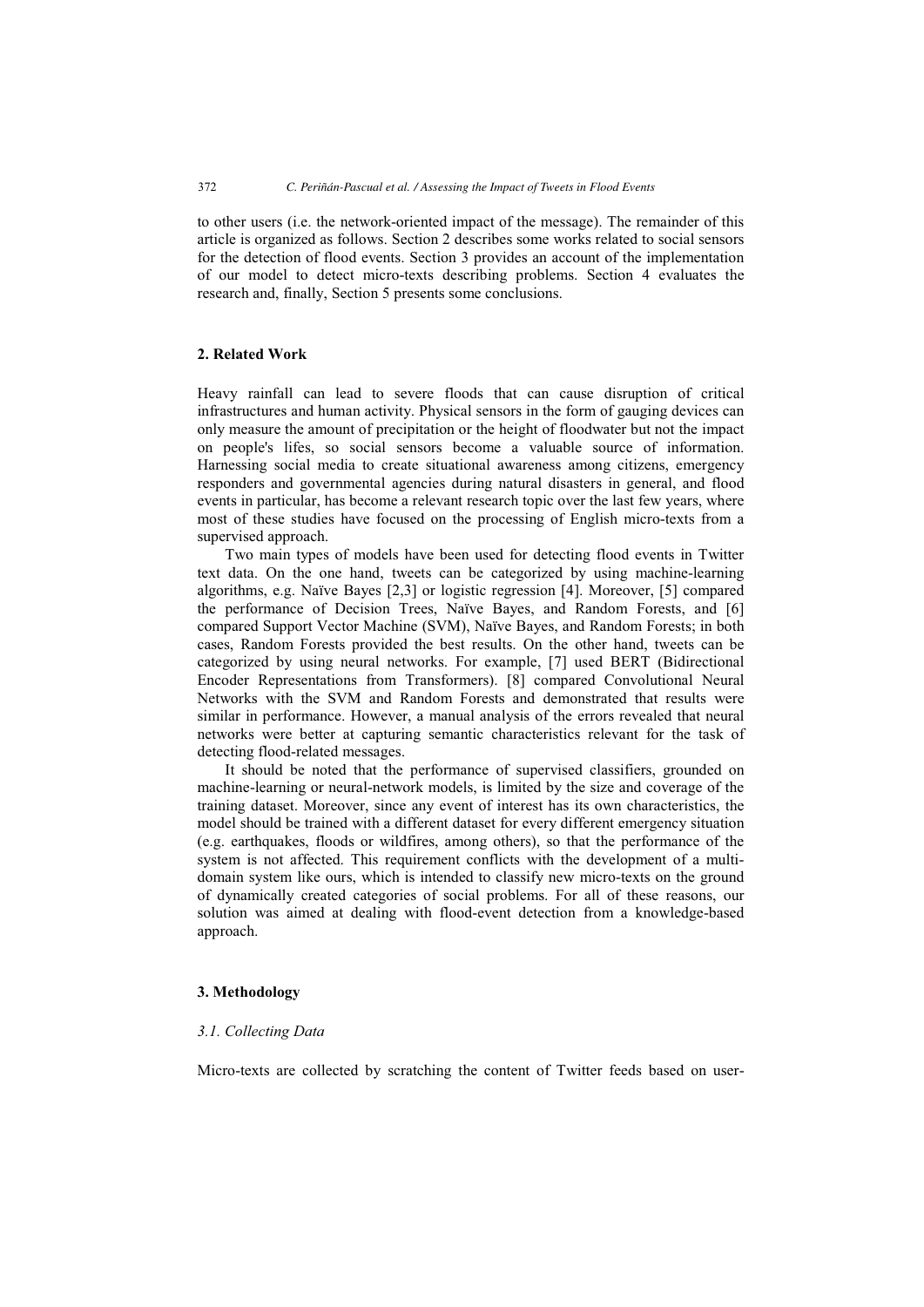defined settings, such as a list of Twitter hashtags. The acquisition of tweets is performed through the Twitter API with a RESTful web service by setting specific keywords. As messages are stored in an Elasticsearch database, duplicate tweets can be filtered out by checking the MD5 hash generated for each micro-text.

# 3.2. Processing Natural Language

As we adopt a symbolic approach to problem detection, the system is provided with a knowledge base consisting of a number of datasets, e.g. CATEGORIES, SENTIMENTS, NEGATION and MODIFIERS. CATEGORIES is used to store the significant features related to a topic, in the form of stems together with their part of speech (POS). SENTIMENTS holds the stems of words associated with positive or negative polarity. NEGATION and MODIFIERS compose the main source of knowledge for valence shifters, i.e. words and phrases that affect the values of the topic and sentiment attributes of some of the ngrams in the micro-text.

In the first stage, each micro-text is split into sentences, and then each sentence is tokenized and POS-tagged. At this point, a tweet is represented as the vector  $T_m$  =  $(w_{m1}, w_{m2}, \dots w_{mn})$ , where  $w_{mn}$  represents an object for every word that occurs in the tweet and  $p$  is the total number of words. Each  $w_{mn}$  is defined with attributes such as the position in the micro-text, the word form, the stem, the POS, the topic and the sentiment. The next stage consists in detecting significant stems with respect to the topic (i.e category) and the sentiment. On the one hand, the weight 1 was assigned to the attribute topic of every  $w_{mn}$  in  $T_m$  whose stem and POS was found as a lexical feature  $f_{ii}$  in a category  $C_i$ , which was stored in CATEGORIES. On the other hand, the values p or n (i.e. positive or negative) were assigned to the attribute sentiment of every  $w_{mn}$  in  $T_m$  according to the polarity of the stem in SENTIMENTS. Finally, valence shifters are applied to neighbouring words within the micro-text. Negation cues make all the ngrams in the scope be no longer significant for topic and sentiment, so the values of their attributes are re-computed to 0. By contrast, intensifiers and diminishers change the degree of polarity of the ngrams involved by multiplying the values of the above attributes by 3 or 0.5, respectively. Whereas negation cues are applied to all the words within the scope, modifiers act only on the first polar expression that is found in the scope. The scope of valence shifters is three words, where the direction of this scope is determined by the information included in NEGATION and MODIFIERS.

#### 3.3. Detecting Problems

We aim to determine the salience of user-generated text data by analysing two dimensions of messages. On the one hand, the text dimension helps us assess the relevance of the message, i.e. if the message contributes to situational awarenesss for managing a problem related to an in-progress event. On the other hand, the network dimension helps us assess the magnitude of the problem, i.e. we focus on the range of individuals concerned with the problem and the extent of their reactions. In this context, the most salient tweets for a given problem are detected by means of the Problem-Impact Index (PII), which combines the language-aware approach of the Problem-Perception Index (PPI) with the language-agnostic approach of the Tweet-Impact Index (TII). The remainder of this section provides a detailed account of the measures employed to obtain these scores.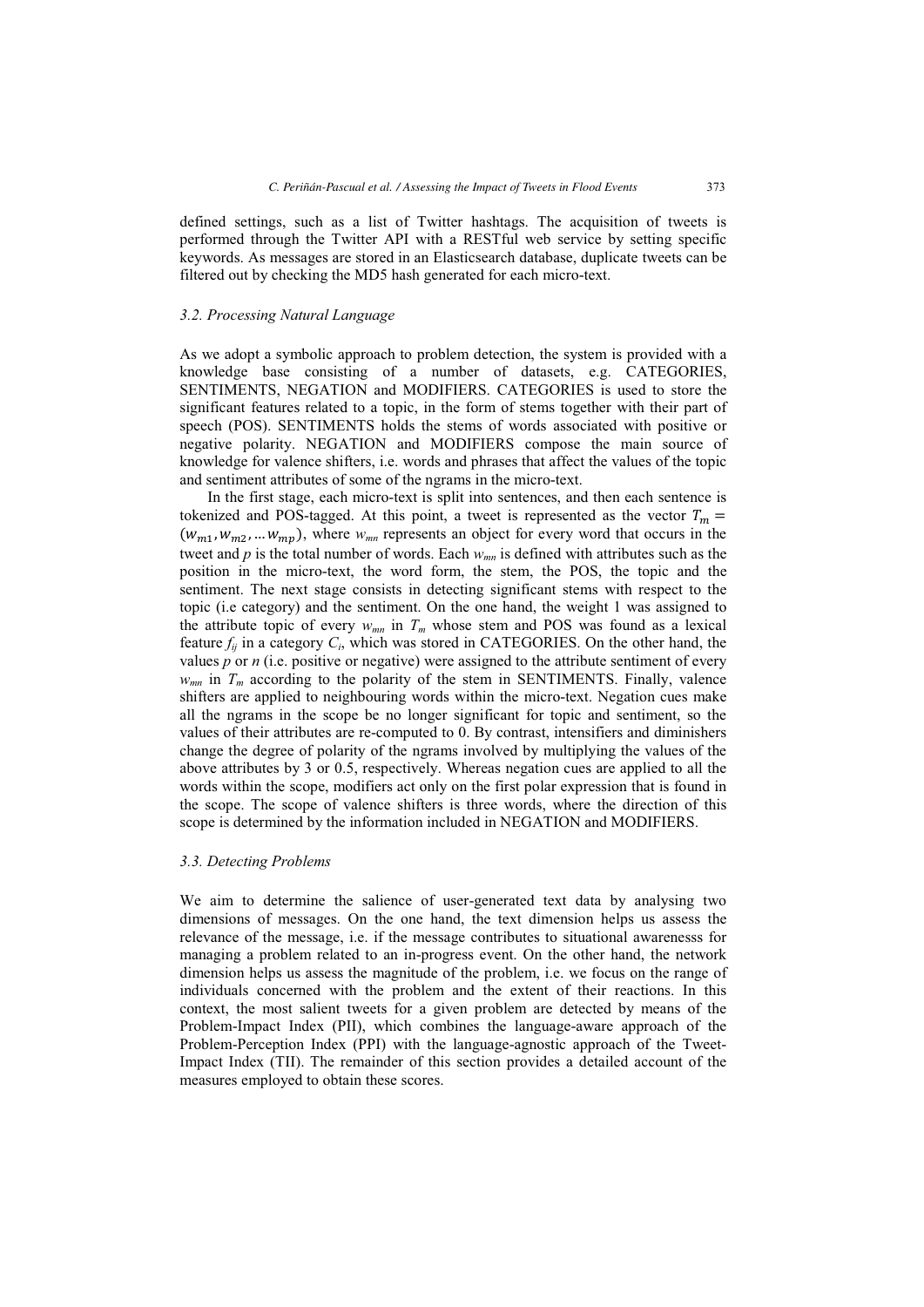#### 374 *C. Periñán-Pascual et al. / Assessing the Impact of Tweets in Flood Events*

#### 3.3.1 Computing the Problem-Perception Index

The PPI is calculated not only to measure how reliable we can feel that a given tweet deals with a problem about a given hazard but also to set alert thresholds from which the severity of the problem could be rated. This measure consists of two components, i.e. Category  $(C_i)$  and Sentiment (S), as shown in Eq. (1). PPI( $T_m$ ) outcomes normalized values.

$$
PPI(T_m) = \sqrt{C_i(T_m) * S(T_m)}
$$
\n(1)

The computation of the PPI involves two steps. On the one hand, we calculate the Category score using cosine similarity as a measure of semantic distance. In our case, we deal with binary values for topic relatedness and the number of topic-related stems in  $T_m$  is equal to or less than the number of relevant features in  $C_i$ . Therefore, the relatedness function between  $T_m$  and  $C_i$  can be reduced to Eq. (2), where w is the number of words (unigrams) in  $T_m$  that correspond to a category feature of  $C_i$  and f is the number of all the features that serve to describe  $C_i$ .

$$
C_i(T_m) = \frac{w}{\sqrt{w} \cdot \sqrt{f}}
$$
 (2)

Indeed,  $C_i$  is regarded as the function that computes the Category score for a specific tweet with respect to a specific topic of interest. Therefore, a tweet is linked to a given category if the Category score is greater than 0.

On the other hand, we calculate the Sentiment score of given tweet with a measure originally used to assess political positions in texts. Particularly, [9] proposed the logit scale to locate party positions (i.e. left or right) on a continuous scale from the sentences of political texts that were previously coded into these two categories. Indeed, this scaling procedure allows the system to convert the counts of sentimentcoded stems in  $T_m$  into a point on the sentiment dimension by means of Eq. (3), where p and n refer to the total value of positively and negatively marked ngrams in  $T_m$ , respectively, and  $\alpha$  is a user-adjustable parameter ranging from 0 to 1.

$$
S(T_m)' = \log(p + 0.5) - \log(n + 0.5)
$$
  
\n
$$
S(T_m) = \frac{1 - \frac{1}{\log(|S(T_m)'| + 2)} * \alpha \quad \text{, if } S(T_m)' < 0}{0 \quad \text{, if } S(T_m)' \ge 0}
$$
\n(3)

#### 3.3.2. Computing the Tweet-Impact Index

Three types of measures have been devised to discover influential users in Twitter [10]: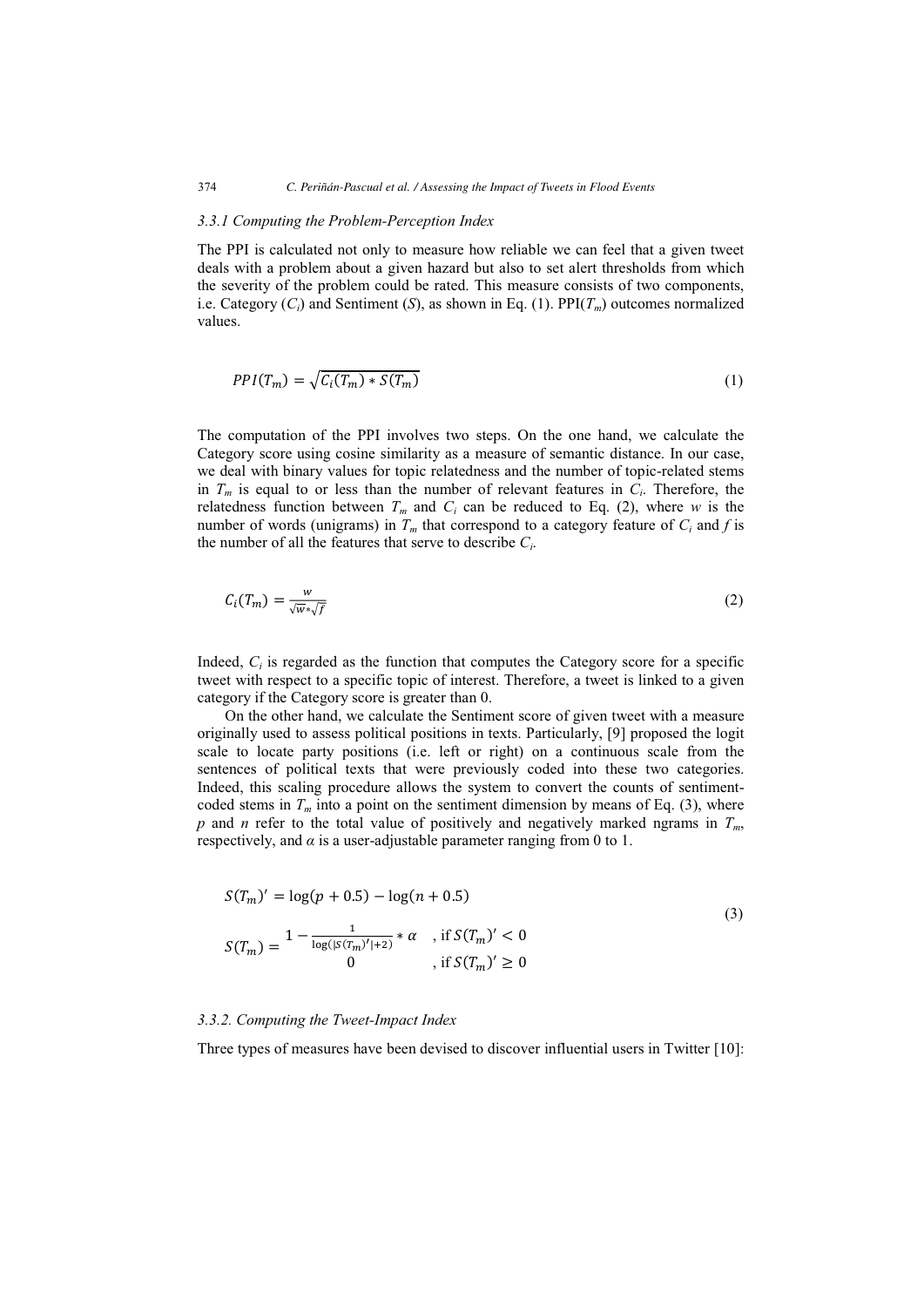(a) activity measures, where "users are active when their participation in the social network is constant and frequenct in a period of time", (b) popularity measures, where "a user is *popular* when he is recognized by many other users on the network", and (c) influence measures, where "a user is *influential* whether his actions in the network are capable to affect the actions of many other users in the network". In our case, activity and popularity measures are not pertinent, since a tweeter who is not very active or popular can post a high-impact message. Therefore, our research focuses on influence measures. In this regard, the inventory of influence measures in [11] was rather inspiring. However, since we are concerned with searching for influential messages instead of influential users, we adapted their measures for our purposes.

In this context, we devised the TII measure, which consists of three components, i.e. Retweet Impact (RTI), Reply Impact (RPI) and Information Diffusion (ID). The TII measure is computed with Eq. (4), where  $q$  is the number of unique users who retweeted  $T_m$ , r is the number of unique users who replied  $T_m$ , a is the number of unique users who posted original tweets (i.e. neither retweets nor replies) on  $C_i$  after  $T_m$ , b is the number of unique users who posted original tweets on  $C_i$  before  $T_m$ , and  $\beta$  is a useradjustable parameter where  $\alpha + \beta = 1$ . TII( $T_m$ ) outcomes normalized values.

$$
TII(T_m)' = RTI * RPI * ID
$$
  
\n
$$
RTI = \log(q + 2)
$$
  
\n
$$
RPI = \log(r + 2)
$$
  
\n
$$
ID' = \log(a + 1) - \log(b + 1)
$$
  
\n
$$
ID = \frac{ID'}{1} \quad \text{if } ID' > 0
$$
  
\n
$$
TII(T_m) = (1 - \frac{1}{\log(TII(T_m)' + 1)}) * \beta
$$

To gain a better understanding of this measure, an explanation of the notions "time frame" (TF) and "time slice" (TS) is required. Suppose that  $\tau$  represents the stream of tweets, which are posted along a succession of  $TFs$ . In turn, each  $TF$  consists of a series of TSs of the same length, which can be seconds, minutes or hours. In other words,  $\tau$  =  ${TF_1, TF_2, ..., TF_k}$  and  $TF_m = {TS_1, TS_2, ..., TS_n}$ , where k and n represent the number of TFs and the number of TSs, respectively. In this context, we use  $TS<sub>r</sub>$  to refer to the time slice that becomes the focus of interest, e.g. the TS in which the tweet under analysis was posted. It is noteworthy that the temporal unit of TF and TS should be determined in accordance with the task in mind. For example, in the case of first responders, who must rapidly identify and understand high-impact events, TF and TS will be shorter than in the case of a system tailored for journalists.

Suppose that  $P$  contains all the original tweets whose PPI is greater than  $0$ , being  $P \subseteq T$ , then it can be asserted that, for example,  $P_{TS_r}$  represents the set of all the original tweets whose PPI is greater than 0 that were posted in the current TS, or  $P_{TS_1, TS_2}$  represents the set of all the original tweets whose PPI is greater than 0 that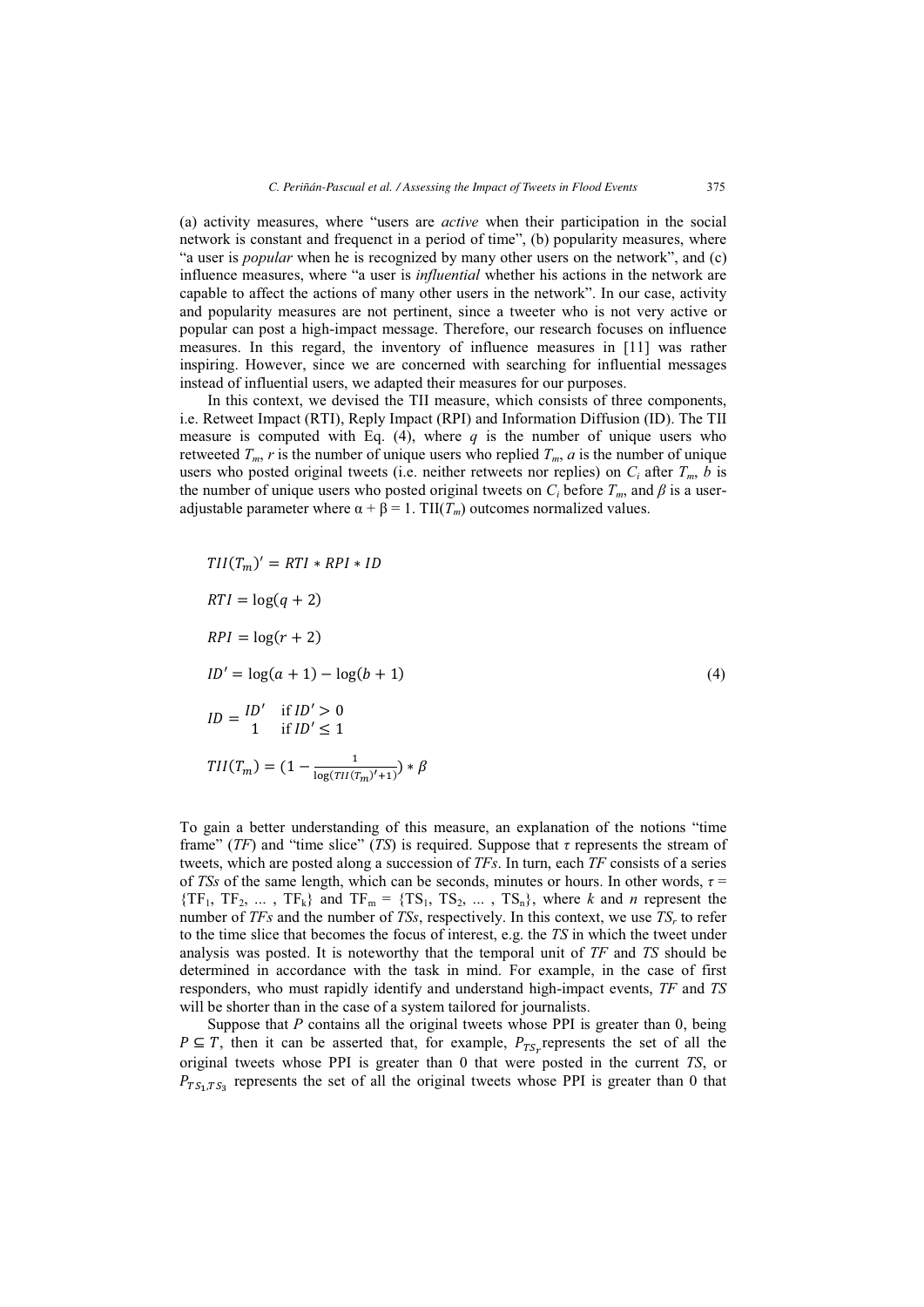where posted during  $TS<sub>1</sub>$ ,  $TS<sub>2</sub>$  and  $TS<sub>3</sub>$ . Therefore, back to the ID formula in Equation (4), if  $T_m$  is posted in  $P_{TS_r}$ , then a can be formally described as  $|P_{TS_1, TS_{r-1}}|$  and b as  $|P_{TS_{r+1},TS_n}|$ . It should also be noted that RTI, RPI and ID take into consideration only tweets that were posted in the same  $TF$  in which  $T_m$  was posted.

Unlike the PPI, which takes the form of a static score, the TII provides a dynamic score for  $T_m$ , which becomes static only when  $T_m$  pertains to a past  $TF$ .

#### 3.3.3. Computing the Problem-Impact Index

Finally, the PII measure assesses the impact of  $T_m$  on the basis of the PPI and the TII, which can be computed in parallel through Eq.  $(5)$ .

$$
PII = \sqrt{PPI(T_m) * TII(T_m)}
$$
\n<sup>(5)</sup>

The strength of the PII is that the PPI and the TII are complementary. On the one hand, the PPI is derived from semantic information regarding the author's attitude towards the topic of interest, which can serve to detect significant messages that, however, could not be able to generate massive activity on social media. On the other hand, the TII yields insight into data traffic on social networks, which can amplify the signal of the most influential tweets. To conclude, Figure 1 illustrates the whole process of problem detection.



Figure 1. Knowledge-based system for problem detection.

#### 4. Evaluation

We evaluated the research with a corpus of 8,036 tweets posted during a slow-moving storm system, officially known as a "high-level isolated depression" (Depresión Aislada en Niveles Altos, DANA), that affected about 30,000 people almost all over Spain in September 2019. In this experiment, five representative words of the event (i.e. DANA, desbordamiento [overflowing], deslizamiento [landslide], inundación [flood], and *lluvia* [rain]) were used to semi-automatically determine the significant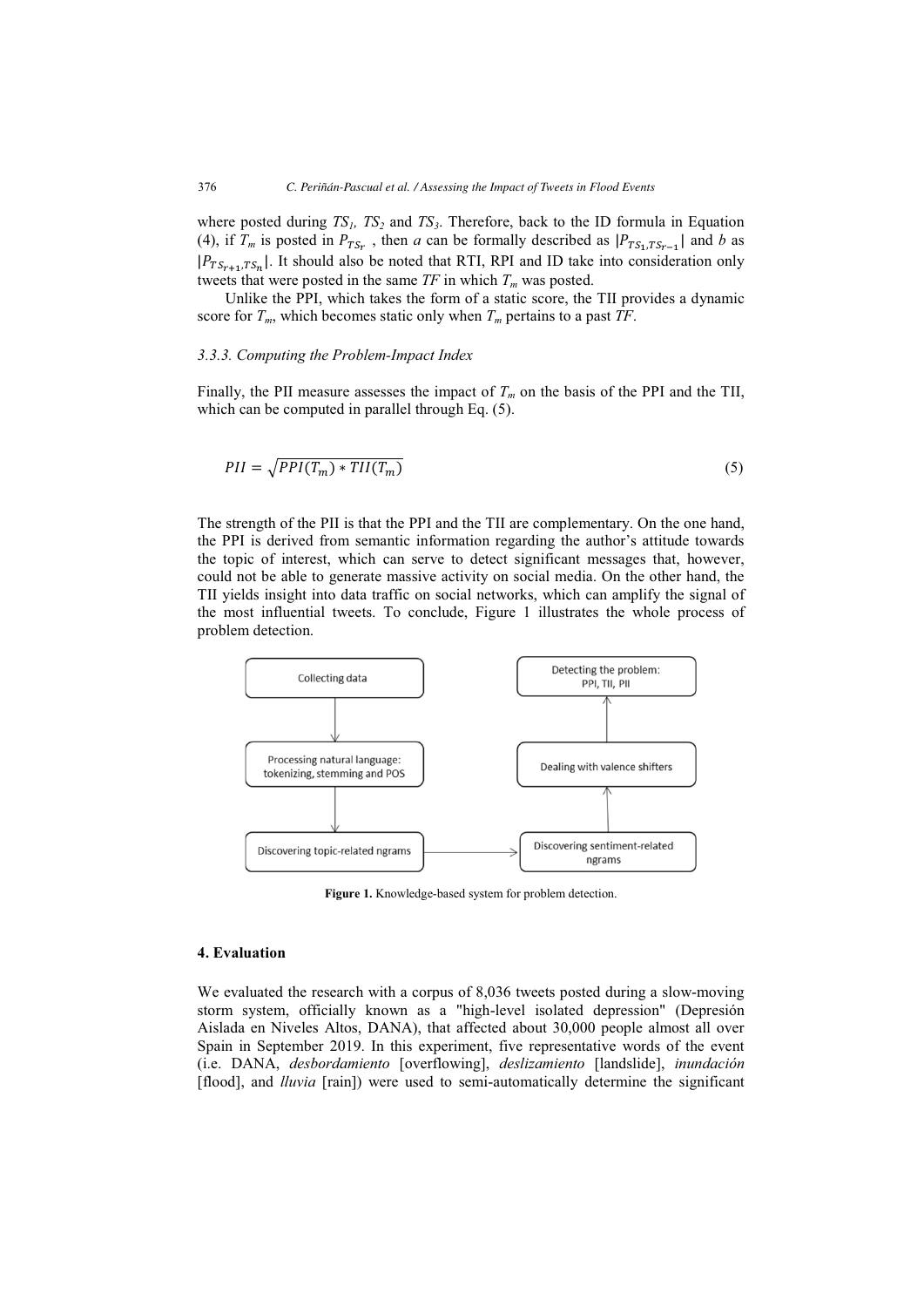features of this type of category (e.g. aguacero [downpour], anegar [flood] or diluvio [deluge], among many others).<sup>2</sup> Then, tweets dated from 11 to 29 September 2019 were retrieved by setting the significant features of the Flood category as specific keywords through the Twitter API. Figure 2 shows the averaged PPI, TII and PII scores derived for each TF (one day). The value of  $\alpha$  and  $\beta$  in Eq. (3) and Eq. (4), respectively, was 0.5.



Figure 2. Averaged PPI, TII and PII scores on a time-frame basis.

To contextualize the results, we employed two supplementary information sources: meteorological reports, which give a scientific account of the occurrence of the event, and news articles, which provide insights into the situation of the event. On the one hand, the State Meteorological Agency (AEMET) reported the most relevant facts during the period under study: $3$ 

- - 12 Sept: 300mm of rainfall in 24 hours in East and Southeast Spain (i.e. the provinces of Valencia, Alicante, Murcia, Albacete and Almería)
- - 13 Sept: 200mm of rainfall in 24 hours in the provinces of Alicante and Murcia
- -14-15 Sept: the storm is moving Northwest and North Spain
- -16-17 Sept: a new DANA is moving Southwest Spain
- -18 Sept: torrential rain and severe storms in large parts of the country
- - 23 Sept: Hurricane Humberto brings heavy precipation and strong winds on the Northern coast of Spain

 $\overline{a}$ 

<sup>&</sup>lt;sup>2</sup> The WordNet-based process of lexical expansion was described in [15].

<sup>&</sup>lt;sup>3</sup> The information was obtained from the 9-15 September report (https://aemetblog.es/2019/09/20/informeoperativo-de-la-semana-del-9-al-15-de-septiembre-de-2019/), the 16-22 September report (https://aemetblog.es/2019/09/23/informe-operativo-semanal-semana-del-16-al-22-de-septiembre-de-2019/), and the 23-29 September report (https://aemetblog.es/2019/10/16/informe-operativo-semanal-del-23-al-29 de-septiembre-de-2019/).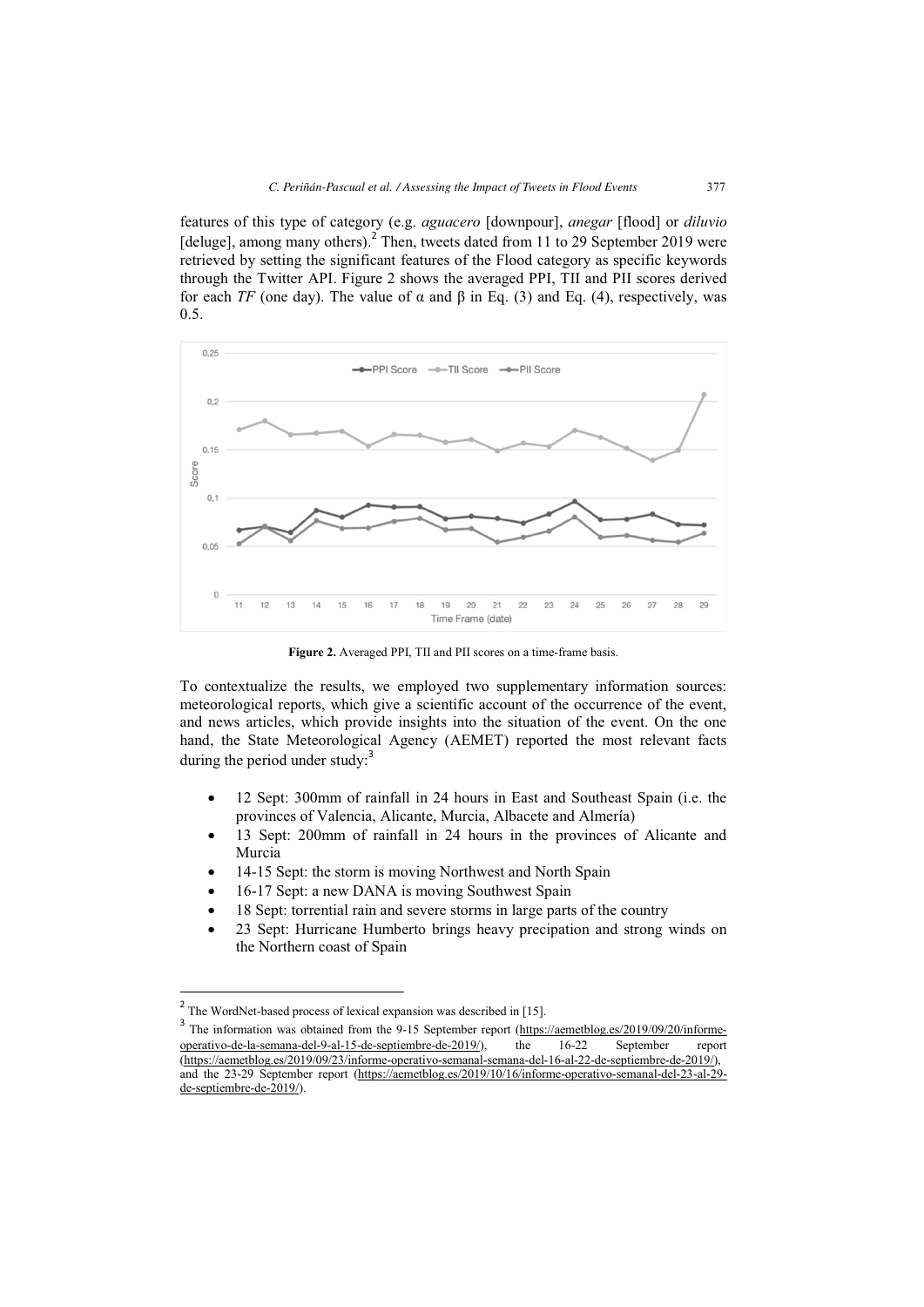On the other hand, news agencies (e.g. Agencia EFE) reported the adverse effects of the floods:<sup>4</sup>

- $\bullet$ 12 Sept: almost 300 people evacuated in Murcia
- $\bullet$  13 Sept: Emergency Response Plan activated in Almería; River Segura overflows; railway services suspended in Murcia, Albacete, Valencia and Alicante; the Government of Murcia strongly recommends not using the car; five people dead
- - 14 Sept: President Sánchez visits flood-stricken areas in Alicante and Murcia; overflowing rivers cause the isolation of several populations and many road and railway blockages
- $\bullet$ 15 Sept: 1,500 people evacuated from a campsite

We can conclude that the peak areas of PII shown in Figure 2 correspond to (a) the first day of the DANA (i.e. 12), (b) the day after the critical point of the storm (i.e 14), (c) the arrival of a new DANA (i.e. 17 and 18), and (d) the effects of Hurricane Humberto (i.e. 24).

Moreover, we performed a qualitative analysis to determine if our model is able to select the messages that contribute to understanding the crisis situation on the ground, thus creating situational awareness. In this regard, for example, researchers such as [12] and [13], among others, employed a test dataset where instances had been categorized by crowdsourcing workers on the basis of informativeness (i.e. related and informative, related but not informative, not related, and not applicable). As demonstrated by [14], informativeness proves to be a rather subjective category. For this reason, we chose to classify a sample of the tweets with respect to five categories that are aimed at providing citizens, emergency responders and governmental agencies with actionable information about what is happening in the affected communities during the event:<sup>5</sup>

- $\bullet$  Mitigation (i.e. tweets reporting information about actions that can prevent the disaster or reduce the effects of the disaster)
- (6) La falta de limpieza en los cauces es la clave en la tragedia de la gota fría de estos días.
	- - Preparedness (i.e. tweets reporting information about preparation, emergency plans, staying home and keeping safe, stocking up goods, evacuation, advice for behaviour during the disaster, or monitoring and tracking the disaster)
- (7) La gente de Fulgencio me cuenta que están esperando a que llegue el agua ya a la zona, que ya ha anegado Dolores.
	- $\bullet$  Impact (i.e. tweets reporting information about closing businesses, disastercaused deaths, problems with internet and utility services, infrastructure damage, things or people affected, or commuting problems)

 $\overline{a}$ 

<sup>4</sup> https://www.efe.com/efe/espana/

<sup>5</sup> These categories serve to reflect the main stages in which disaster management is traditionally modelled. Moreover, as suggested by [16], we include Impact, which is crucial for disaster response.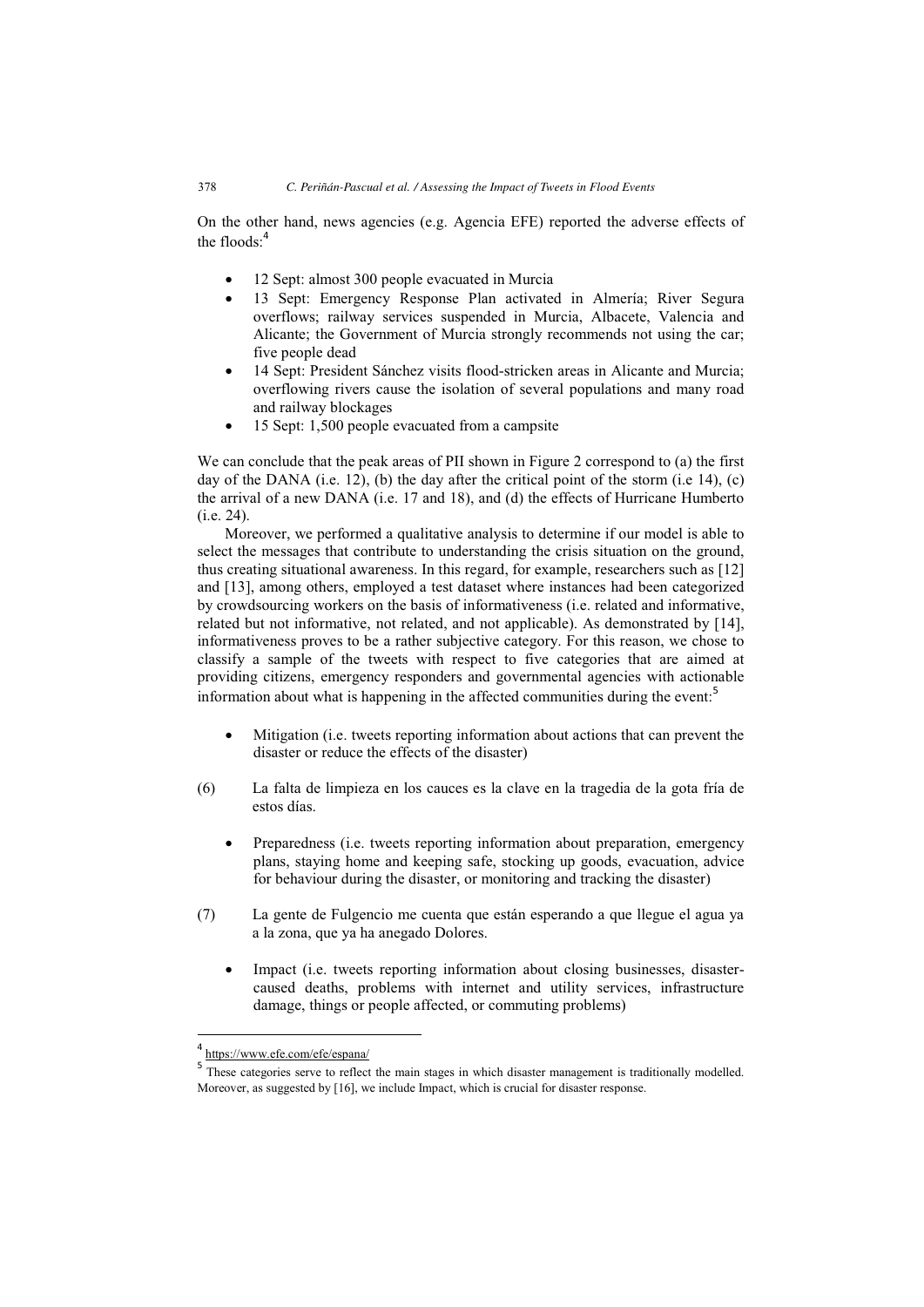- (8) Cientos de hectáreas continúan anegadas en la zona 0 de la riada del río Segura
	- $\bullet$  Response (i.e. tweets reporting information about disaster response and recovery organizations, staying in a shelter, getting free meals, emergency power, or rescues of disaster victims)
- (9) Cada gota suma. Han empezado a llegar camiones de @CREAndalucia con toneladas de provisiones de agua para abastecer a las familias afectadas por la #DANA en la provincia
	- $\bullet$  Recovery (i.e. tweets reporting information about reopening businesses, removing debris, getting back to work, school or home, return of internet and utility services, fund raising and donation, repairing or rebuilding infrastructure, relief actions, or restoration of transportation services)
- (10) El gobierno de la Generalitat aprueba unos míseros 23.500.000 euros de ayuda para los damnificados de las riadas de la pasada semana

In particular, the 100 most-significant tweets in our test dataset, i.e. those with the highest PII score, were manually annotated with the above categories, resulting in the following distribution: 39% Impact, 25% Other, 13% Recovery, 11% Preparedness, 10% Mitigation, and 2% Response. It should be noted that the category Other covers disaster-related tweets that are generally regarded as relevant in other studies but that were irrelevant in this experiment because they do not provide meaningful data to make a decision or solve a problem in the context of this particular event, as shown in Ex. (11) and Ex. (12).

- (11) Un edil de la CUP se ríe de los policías que combaten la gota fría y les amenaza: "Mirad debajo del coche"
- (12) En verdad tenemos lo que nos merecemos por estar cargándonos el planeta así que no se de que coño nos quejamos

Therefore, we conclude that precision in the 100 top-ranked tweets is 0.75.

# 5. Conclusions and Future Work

Social sensing is a two-way communication channel between organizations and individuals, since not only governmental agencies can deliver official information to citizens but emergency managers can also gain insight by monitoring their posts. In this context, this research demonstrated that inspecting user-generated text data allows learning what people are thinking and doing with respect to a given disaster (e.g. flood events), thus providing actionable information to be used in disaster-risk reduction and response. Future research is mainly aimed at applying a multilingual, multidomain and multimodal approach to our model of problem detection.